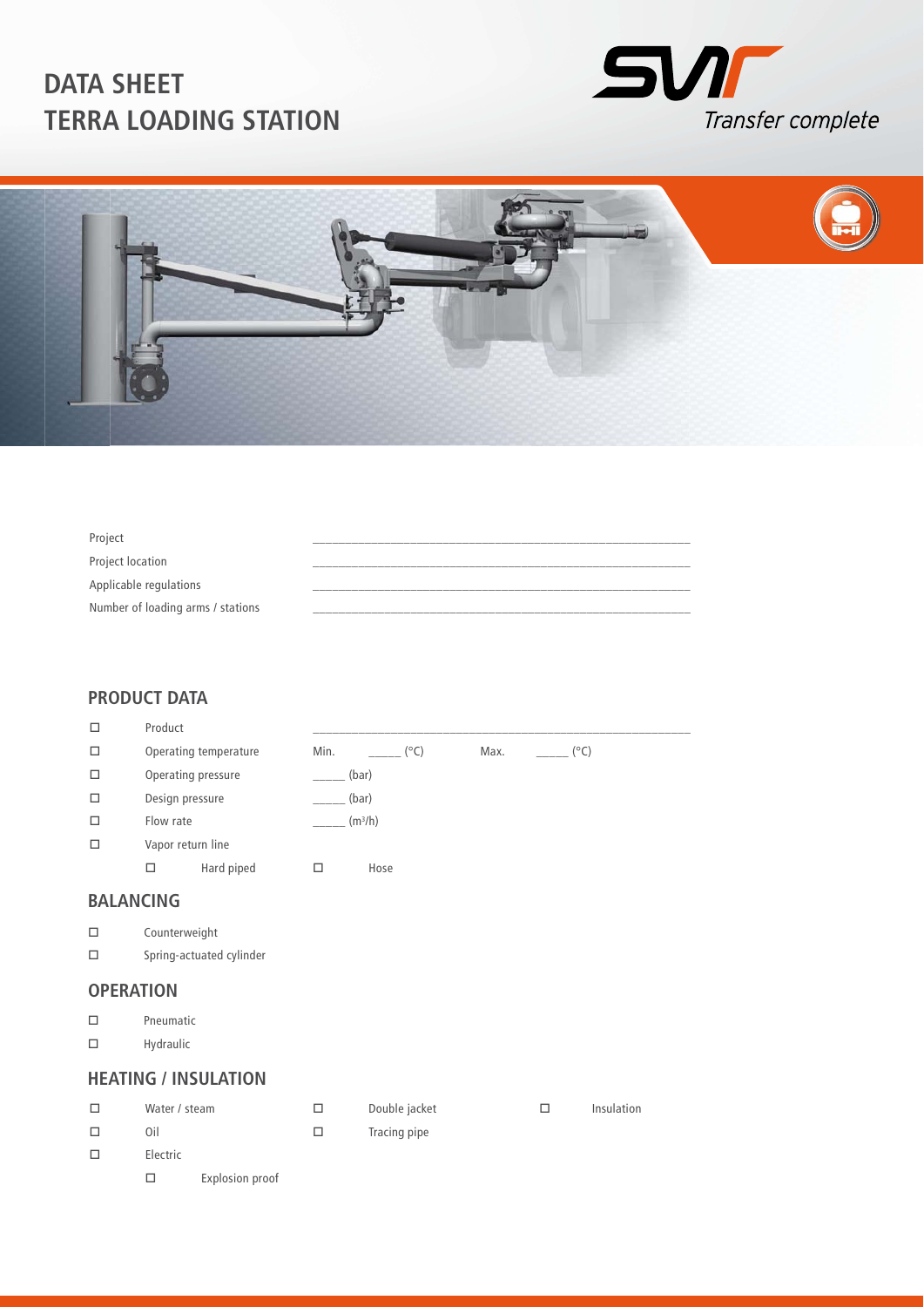#### **MATERIAL**

- Carbon steel
- $\square$  Stainless steel
- Low temperature steel
- PTFE lined
	- $\square$  Electric conductive

### **CORROSION PROTECTION**

- $\square$  Primer only
- $\square$  Three-layer painting system RAL
- $\square$  Pickling / passivating of stainless steel

## **CONNECTION TO PLANT**

| □ | Flange product line |              |             | Flange vapor return line |
|---|---------------------|--------------|-------------|--------------------------|
|   | DΝ                  |              | DN          |                          |
|   | PN                  |              | PN          |                          |
|   | ΕN                  |              | ΕN          |                          |
|   | ANSI                | ____________ | <b>ANSI</b> |                          |
|   |                     |              |             |                          |

### **FITTINGS**

 $\Box$ 

| П | <b>Ball valve</b> |          |  |
|---|-------------------|----------|--|
|   | Nominal diameter  |          |  |
|   | п                 | Manual   |  |
|   |                   | Operated |  |

- 
- Vacuum breaker



#### **TOP LOADING**

- Road tanker
- Container
- $\square$  Rail tanker



### **BOTTOM LOADING**

|  | Loading |
|--|---------|
|--|---------|

- Unloading
- Road tanker
- Container
- $\square$  Rail tanker

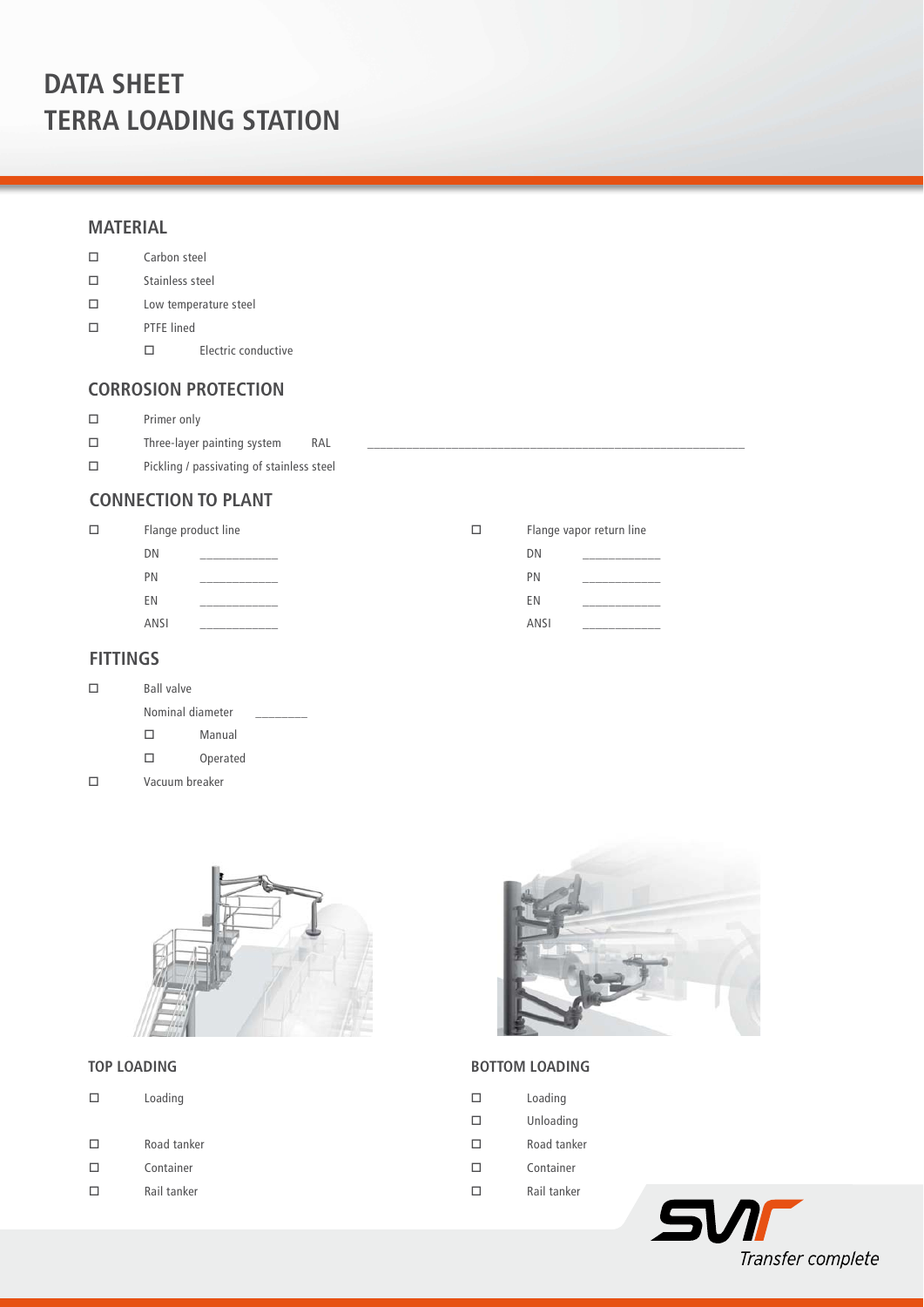



## **CONNECTION TO TANKER**

| п | Nominal diameter<br>$\overline{a}$ and $\overline{a}$ are all $\overline{a}$ and $\overline{a}$ are all $\overline{a}$ and $\overline{a}$ are all $\overline{a}$ and $\overline{a}$                                                                                                                                                                                                                                                                                                                        | п | N <sub>0</sub> |
|---|------------------------------------------------------------------------------------------------------------------------------------------------------------------------------------------------------------------------------------------------------------------------------------------------------------------------------------------------------------------------------------------------------------------------------------------------------------------------------------------------------------|---|----------------|
| п | Flange                                                                                                                                                                                                                                                                                                                                                                                                                                                                                                     | □ | Fk             |
|   | DN<br><u> 1989 - Johann John Harry Store Barnett av den stad by de la provincia de la provincia de la provincia de la p</u>                                                                                                                                                                                                                                                                                                                                                                                |   | DI             |
|   | PN<br>and the company of the company                                                                                                                                                                                                                                                                                                                                                                                                                                                                       |   | PN             |
|   | EN<br><b>Contract Contract Contract</b>                                                                                                                                                                                                                                                                                                                                                                                                                                                                    |   | E١             |
|   | ANSI<br><u> Liberal Communication</u>                                                                                                                                                                                                                                                                                                                                                                                                                                                                      |   | Aľ             |
| П | Coupler<br>$\begin{tabular}{ll} \multicolumn{2}{c} {\textbf{1}} & \multicolumn{2}{c} {\textbf{2}} & \multicolumn{2}{c} {\textbf{3}} & \multicolumn{2}{c} {\textbf{4}} \\ \multicolumn{2}{c} {\textbf{1}} & \multicolumn{2}{c} {\textbf{2}} & \multicolumn{2}{c} {\textbf{3}} & \multicolumn{2}{c} {\textbf{4}} \\ \multicolumn{2}{c} {\textbf{1}} & \multicolumn{2}{c} {\textbf{1}} & \multicolumn{2}{c} {\textbf{2}} & \multicolumn{2}{c} {\textbf{3}} & \multicolumn{2}{c} {\textbf{4}} \\ \multicolumn$ | П | Co             |
| п | Open dome                                                                                                                                                                                                                                                                                                                                                                                                                                                                                                  | П | C <sub>C</sub> |
|   | Min. $\varnothing$ _______ (mm) Max. $\varnothing$ ______ (mm)                                                                                                                                                                                                                                                                                                                                                                                                                                             |   |                |
| п | Cone                                                                                                                                                                                                                                                                                                                                                                                                                                                                                                       |   |                |
|   | $\Box$                                                                                                                                                                                                                                                                                                                                                                                                                                                                                                     |   |                |
|   | Free outlet                                                                                                                                                                                                                                                                                                                                                                                                                                                                                                |   |                |
| п | Telescope drop pipe                                                                                                                                                                                                                                                                                                                                                                                                                                                                                        |   |                |
|   | Manual<br>п                                                                                                                                                                                                                                                                                                                                                                                                                                                                                                |   |                |
|   | Pneumatic<br>п                                                                                                                                                                                                                                                                                                                                                                                                                                                                                             |   |                |
|   | Bottom contact signal<br>п                                                                                                                                                                                                                                                                                                                                                                                                                                                                                 |   |                |

| Nominal diameter | _____ |
|------------------|-------|
| Flange           |       |
| DN               |       |
| PN               |       |
| EN               | _____ |
| <b>ANSI</b>      |       |
| Coupler          |       |
| Contact bar      |       |
|                  |       |

#### **ACCESSORIES**

- $\square$  Bucket hook  $\square$  Handle  $\square$  Rest position lock  $\square$  Rest position signal  $\square$  Drain line DN \_  $\square$  Purge line DN \_ Emergency release coupler Flange connection signal □ Pressed onto (cone only) Pneumatic  $\Box$  Hydraulic Overfill cutoff
- □ Bucket hook  $\Box$  Handle □ Rest position lock  $\square$  Rest position signal  $\square$  Drain line DN \_  $\square$  Purge line DN Emergency release coupler Flange connection signal

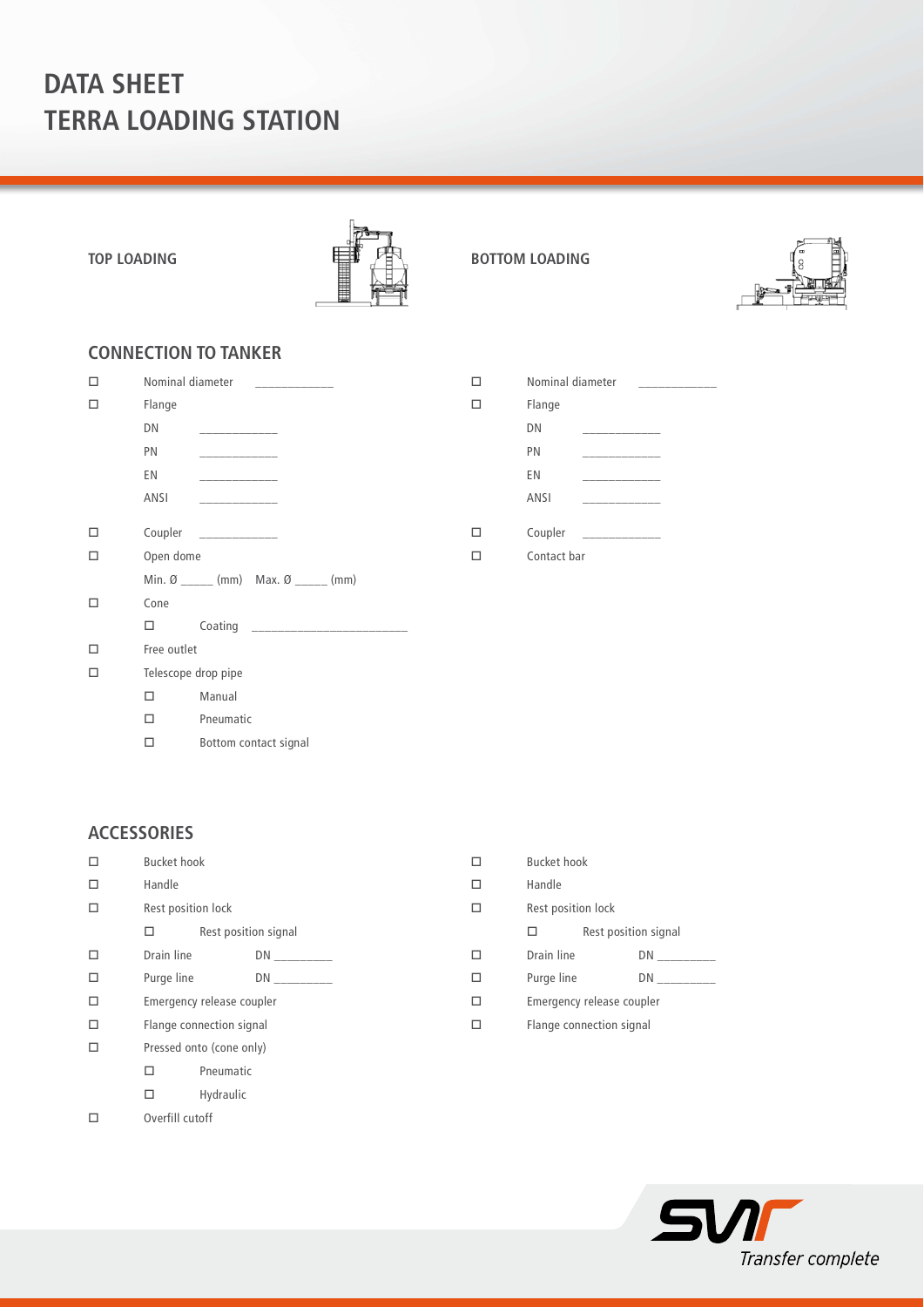**TOP LOADING** 





|   | Loading Arm                                                  |   |
|---|--------------------------------------------------------------|---|
| A | Distance between ground and connection<br>of the loading arm | m |
| B | Loading arm length                                           | m |
|   | Loading arm length                                           | m |
| D | Loading arm length                                           | m |

|   | <b>Connection Operating Envelope</b>                                                          |   |
|---|-----------------------------------------------------------------------------------------------|---|
| F | Distance from the middle of standpost<br>to beginning length (H) of the operating<br>envelope | m |
|   | Distance from the middle of standpost<br>to beginning width (I) of the operating<br>envelope  | m |
| G | Distance between ground and the<br>beginning height (J) of the operating<br>envelope          | m |
| H | Operating envelope (maximum length)                                                           | m |
|   | Operating envelope (maximum width)                                                            | m |
|   | Operating envelope (maximum height)                                                           | m |



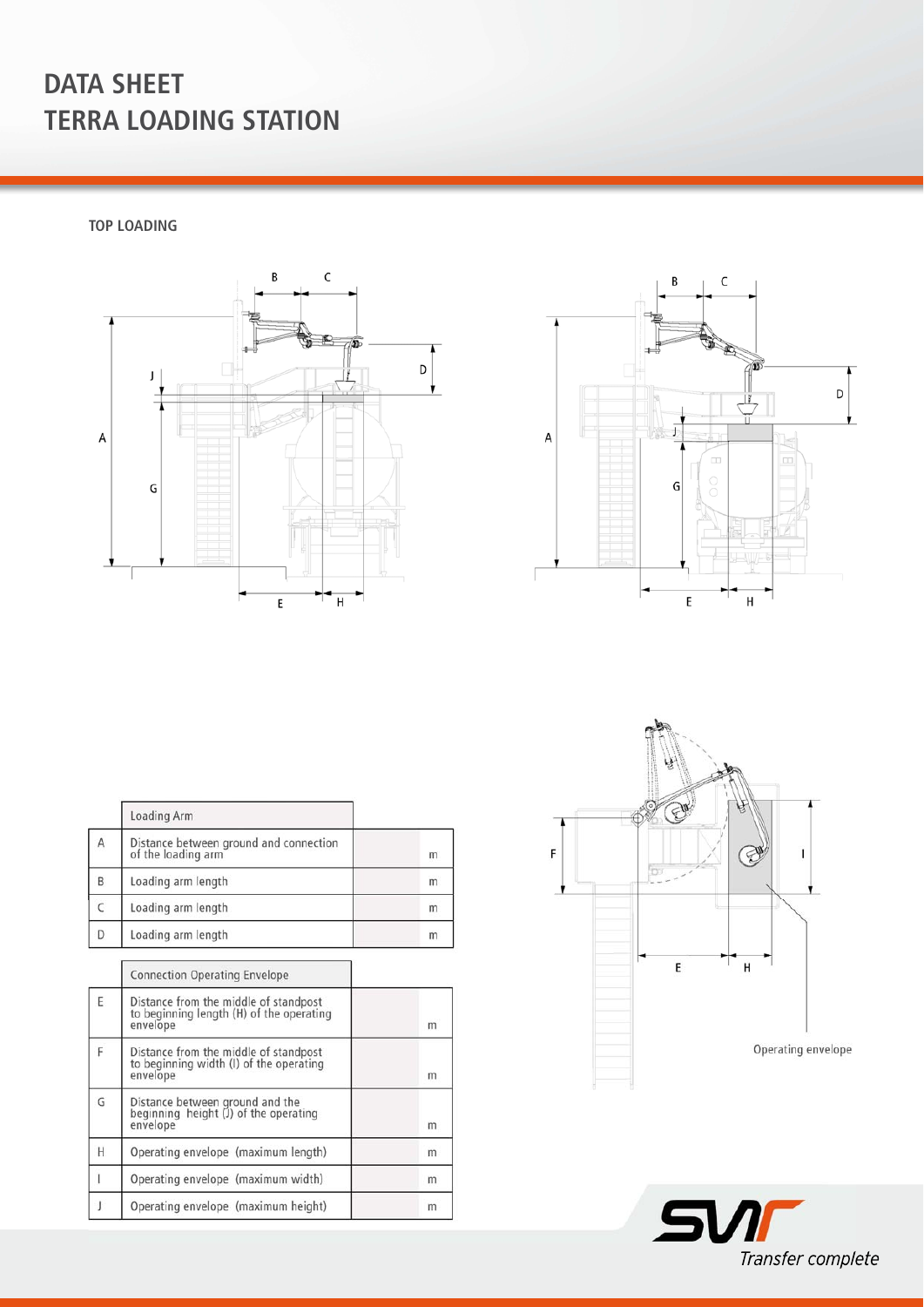Ï

**BOTTOM LOADING**  $\overline{D}$ Connection<br>vehicle side B  $\mathsf C$  $\mathbf{J}$ Ě P  $\mathsf{G}$ 盲  $\sf A$ E `H ¯

|             | Loading Arm                                                                       |   |
|-------------|-----------------------------------------------------------------------------------|---|
| $\mathsf A$ | Distance between ground and connection<br>of the loading arm                      | m |
| B           | Loading arm length                                                                | m |
| $\epsilon$  | Loading arm length                                                                | m |
| D           | Loading arm length                                                                | m |
|             | <b>Connection Vehicle Side</b>                                                    |   |
| E           | Distance from the middle of standpost<br>to beginning length (H) of the operating |   |

|   | envelope                                                                                      | m |
|---|-----------------------------------------------------------------------------------------------|---|
|   | Distance from the midddle of standpost<br>to beginning width (I) of the operating<br>envelope | m |
| G | Distance between ground and the<br>beginning height (J) of the operating<br>envelope          | m |
| Н | Operating envelope (maximum length)                                                           | m |
|   | Operating envelope (maximum width)                                                            | m |
|   | Operating envelope (maximum height)                                                           | m |

Connection Vehicle Rear (alternative) Distance from the middle of standpost<br>to beginning length (N) of the operating<br>envelope  $\sf K$ m Distance from the middle of standpost<br>to beginning width (O) of the operating<br>envelope  $\mathsf L$  $\mathsf{m}$ Distance between ground and the<br>beginning height (P) of the operating<br>envelope M  $m$  $\mathsf N$ Operating envelope (maximum length)  $m$  $\circ$ Operating envelope (maximum width)  $m$ P Operating envelope (maximum height)  $m$ 



Connection vehicle rear<br>(alternative)

Connection vehicle rear<br>(alternative)



Connection vehicle side

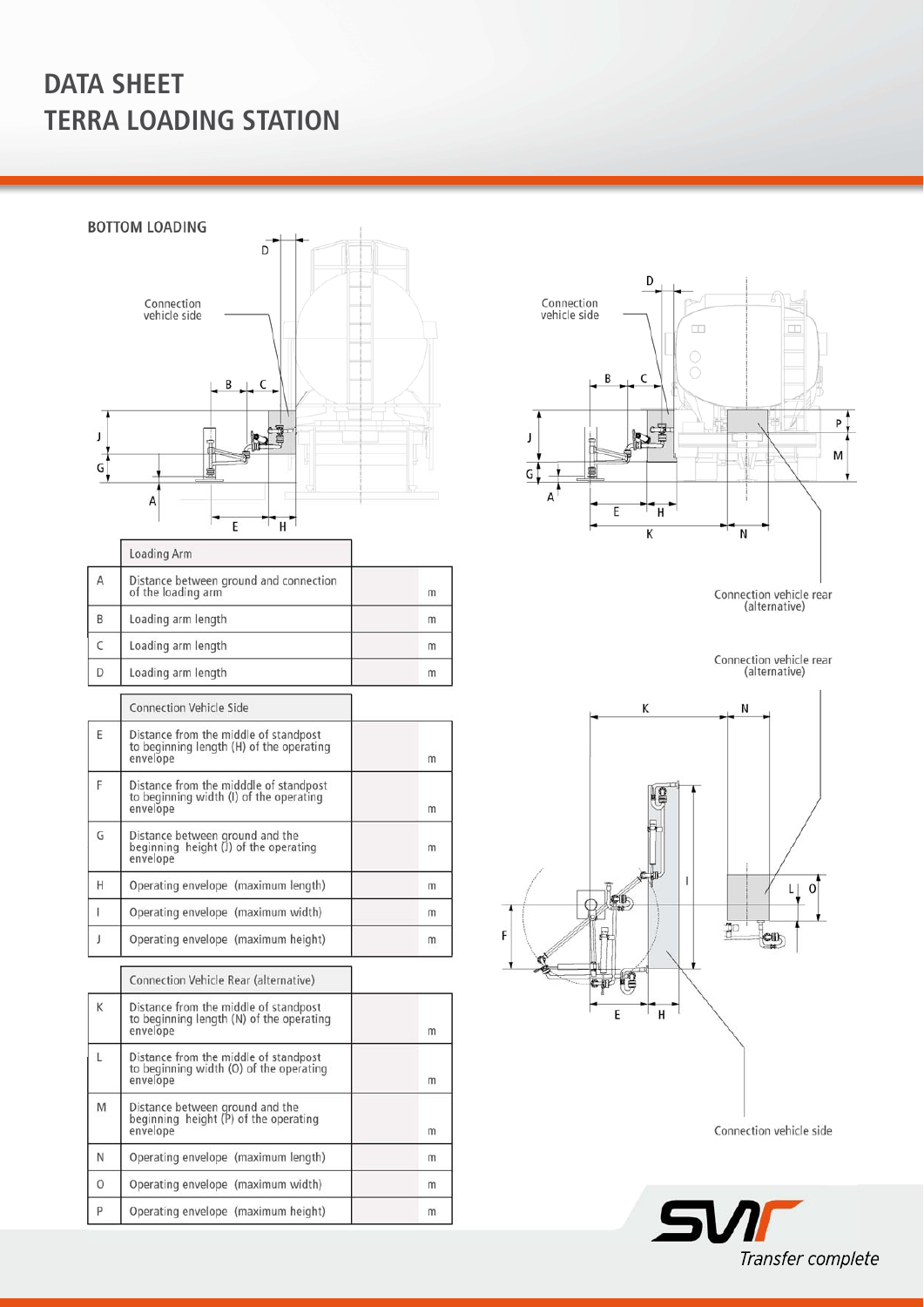### **STEEL CONSTRUCTION**

#### **(LOADING STATION - OPTIONAL)**

Steel construction not required



□ Standpost Wall console Clamping console  $\square$  Folding stair Manual Pneumatic □ Safety cage  $\square$  At the folding stair □ Separate Dimensions

| Л | Loading platform |     |
|---|------------------|-----|
|   | Height           | (m) |

| TOP LOADING | 由<br>栉 | <b>BOTTOM LOADING</b> |
|-------------|--------|-----------------------|
|             |        |                       |



Wall console

Clamping console

## **CORROSION PROTECTION - STEEL CONSTRUCTION**

- Primer only
- $\square$  Three-layer painting system RAL
- $\square$  Hot dip galvanization